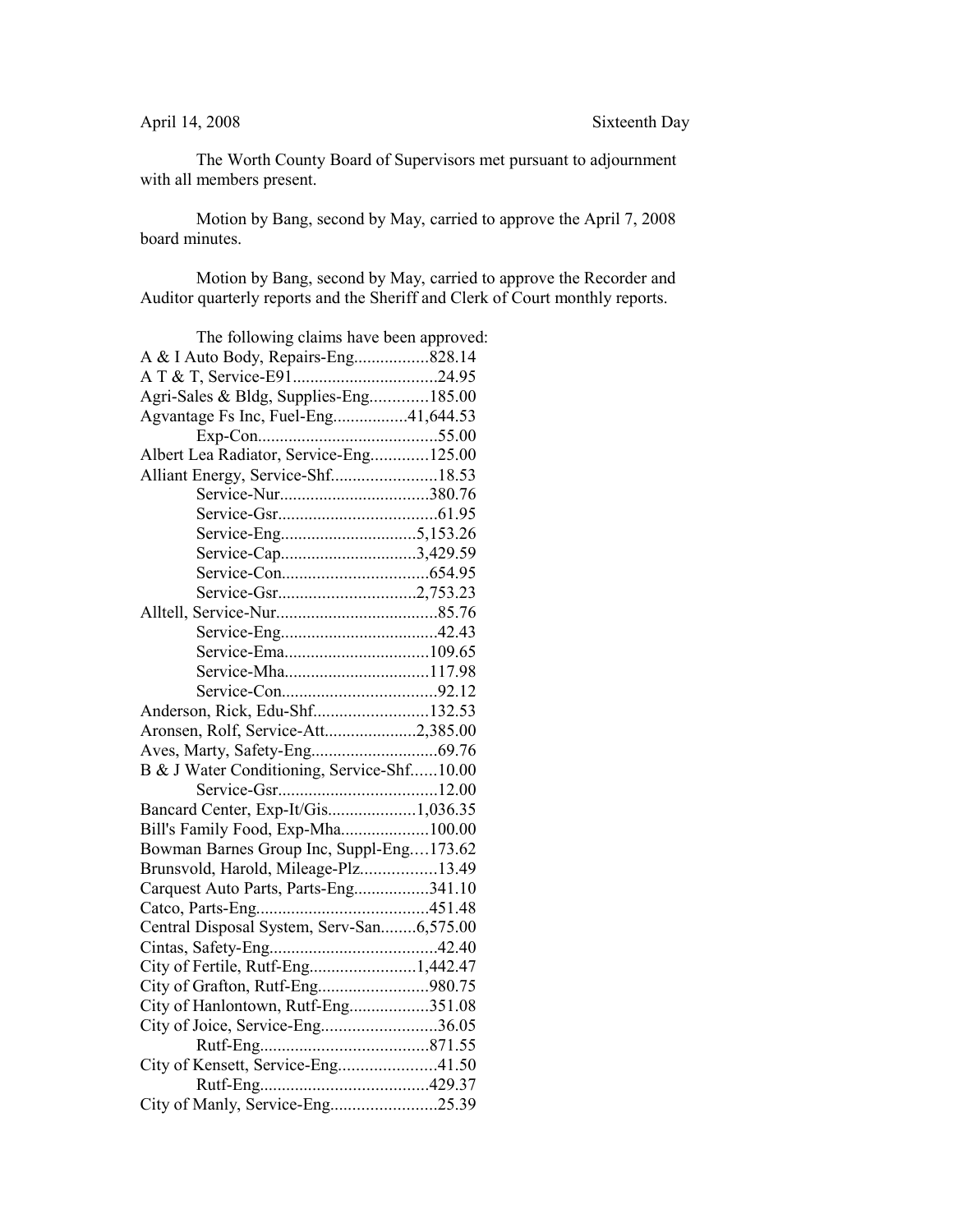| City of Northwood, Service-Nur34.00          |  |
|----------------------------------------------|--|
|                                              |  |
|                                              |  |
|                                              |  |
| Clia Laboratory Program, Service-Nur150.00   |  |
| Community Care Inc, Service-Mha173.47        |  |
| Concept Seating, Equipment-Shf1,099.00       |  |
| County Case Management, Serv-Mha85.00        |  |
| Dave Syverson Ford Truck, Parts-Eng168.04    |  |
| Des Moines Stamp Mfg Co, Suppl-Shf117.85     |  |
|                                              |  |
|                                              |  |
| Dick's Place, Service-Shf550.00              |  |
| Distad, Dennis A, Exp-Con221.55              |  |
| Duncan Heights Inc, Service-Mha4,187.79      |  |
|                                              |  |
|                                              |  |
| Electronic Engineering, Service-Shf204.25    |  |
|                                              |  |
| Electronic Specialties, Service-Eng110.00    |  |
|                                              |  |
| Fallgatter's Market, Exp-Shf833.66           |  |
|                                              |  |
|                                              |  |
|                                              |  |
|                                              |  |
| Ferden, Eugene, Mtg-Vaf91.91                 |  |
|                                              |  |
|                                              |  |
| Five Star Shop Service, Supplies-Eng209.96   |  |
| Gardiner Thomsen, Audit/Ndp5,750.00          |  |
|                                              |  |
| Grafton Public Library, Service-Vaf52.00     |  |
| Grafton Scoop, Service-Vaf10.00              |  |
| Greve Law Office, Copies-Att146.50           |  |
| Groveline, Service-Gsr430.06                 |  |
| Hackbart, Philip E., Mtg-Vaf53.72            |  |
| Harris, Paula, Edu-Shf266.91                 |  |
| Hawkeye Truck Equip, Parts-Eng1,430.76       |  |
| Healthworks, Exp-Shf124.00                   |  |
|                                              |  |
| Heartland Power Coop, Service-Eng26.00       |  |
|                                              |  |
| Hope Haven, Service-Mha1,556.20              |  |
| Hotsy Equipment, Repairs-Eng1,133.72         |  |
| Huber Supply Co, Supplies-Eng136.83          |  |
|                                              |  |
| Interstate Motor Trucks, Parts-Eng181.48     |  |
| Iowa Dept of Public Safe, Serv-Shf1,194.00   |  |
| Iowa Office Supply Inc, Equip-It/Gis1,870.01 |  |
| Iowa Workforce Develop, Exp-Ins663.30        |  |
|                                              |  |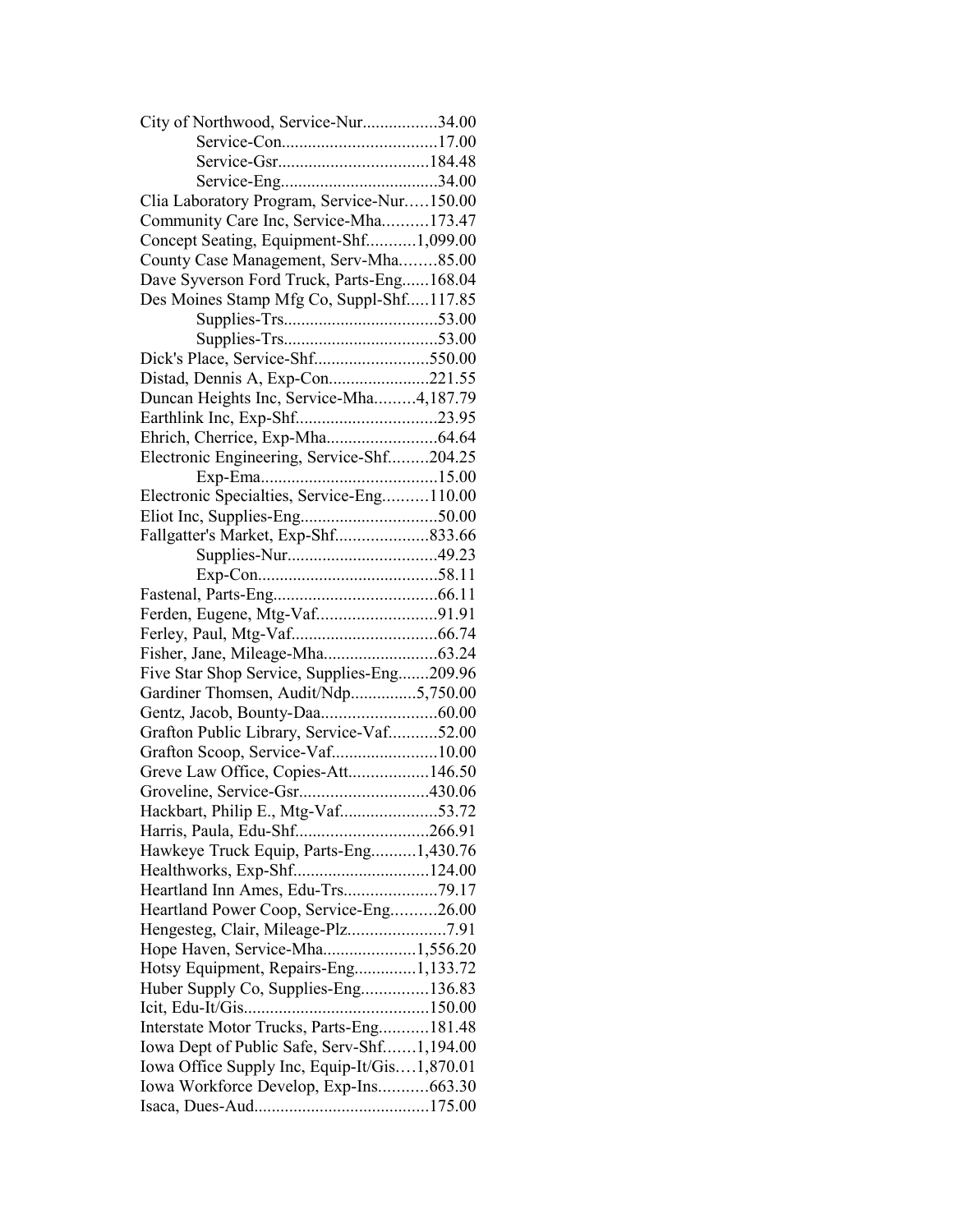| Jensen, Bobbie, Mileage-Mha54.87            |  |
|---------------------------------------------|--|
| Johnson, Hal, Taxes-Nur1,698.12             |  |
| Kenison, Elizabeth, Exp-Rec79.52            |  |
| Konica Minolta Business, Service-Nur39.75   |  |
| Kuennen, Joseph, Service-Gsr33.20           |  |
| Lake Mills Lumber Co, Supplies-Eng14.85     |  |
| Larsen Plumbing, Repairs-Eng495.78          |  |
| Lawyer, Ted, Mileage-Plz14.42               |  |
| Liberty Square, Service-Mha1,265.42         |  |
| Loken, Rod, Mileage-Plz5.58                 |  |
| Low's Standard, Fuel-Asr44.00               |  |
| Lupkes, Jayne, Mileage-Plz10.70             |  |
| Mail Services Llc, Service-Trs218.70        |  |
|                                             |  |
| Manly Junction Signal, Service301.01        |  |
| Marshall & Swift Inc, Exp-Shf383.41         |  |
| Mason City Business Syst, Exp-Shf49.37      |  |
|                                             |  |
|                                             |  |
| Mason City Clinic, Service-Mha597.00        |  |
| Matt Parrott & Sons Co, Supplies-Dap704.30  |  |
| May, Dennis, Exp-Sup161.12                  |  |
|                                             |  |
|                                             |  |
| Menards, Supplies-Eng103.15                 |  |
| Mental Health Center, Exp-Shf125.00         |  |
| Mercy Medical Center, Service-Nur105.00     |  |
| Service-Mha2,025.00                         |  |
| Mireles, Sandra, Service-Mha490.58          |  |
| Mitchell Co Care, Service-Mha1,450.80       |  |
| Mitchell County Ema, Mileage-Ema287.84      |  |
| Napa Auto Parts, Parts-Eng53.35             |  |
|                                             |  |
|                                             |  |
|                                             |  |
| Niebur, Ellen, Service-Mha98.58             |  |
| Nimco Inc, Supplies-Nur97.40                |  |
| North Country Equipment, Service-It/Gis9.91 |  |
|                                             |  |
|                                             |  |
| North Iowa Transition Ce, Serv-Mha354.36    |  |
| North Iowa Vocational, Exp-Mha2,810.25      |  |
|                                             |  |
| Northwood Fire Depart, Exp-E911,500.00      |  |
| Northwood Lumber Co, Supplies-Eng340.28     |  |
|                                             |  |
| Northwood Sanitation, Service-Nur80.00      |  |
|                                             |  |
| Northwood True Value, Supplies-Con321.11    |  |
| Northwood Welding, Repairs-Eng407.79        |  |
| Northwoods State Bank, Edu-Shf1,041.55      |  |
|                                             |  |
| Olsons Trading Post Inc, Supplies-Eng835.38 |  |
|                                             |  |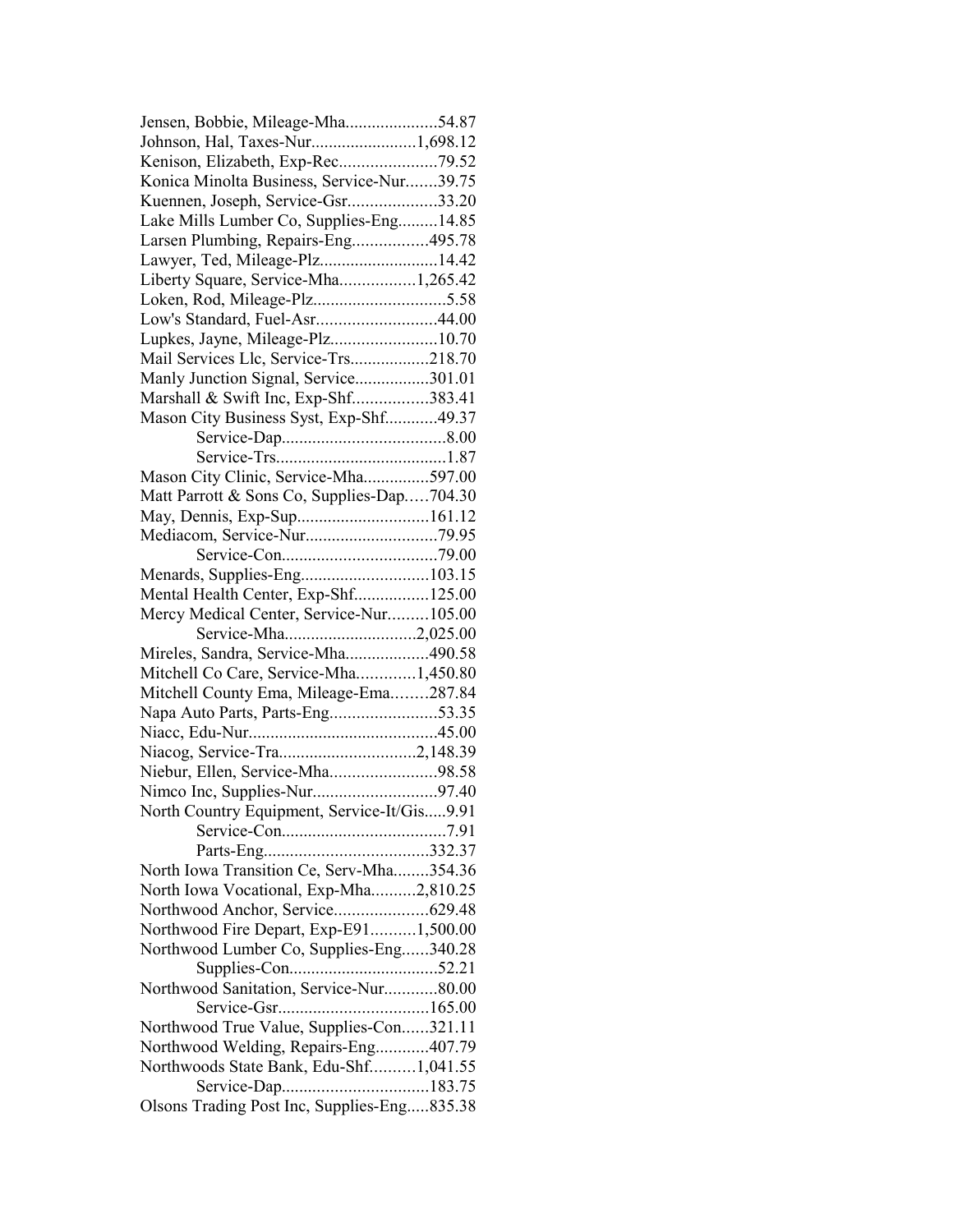| Omb Police Supply, Exp-Shf77.24             |  |
|---------------------------------------------|--|
| Opportunity Village, Service-Mha813.68      |  |
| Polk County Auditor, Service-Mha13.40       |  |
| Printing Services Inc, Supplies179.10       |  |
| Progressive Ag Coop, Supplies-Con6.04       |  |
| Pronto Market, Supplies-Eng26.05            |  |
|                                             |  |
| Ralston, Melissa, Service-Mha200.00         |  |
| Service-Mha200.00                           |  |
| Ram Systems, Service-Nur480.00              |  |
| Reindl Repair, Exp-Shf535.12                |  |
| Rohne, Joel, Mileage-It/Gis108.35           |  |
|                                             |  |
| Scott Van Keppel Llc, Parts-Eng3,579.22     |  |
| Secretary of State, Exp-Shf30.00            |  |
| Stockton Trout Farms, Exp-Con910.00         |  |
| Terracon Consultants Inc, Serv-Cap12,500.00 |  |
| The Sidwell Company, Serv-It/Gis22,990.73   |  |
| Service-Dap2,495.32                         |  |
| Toepfer Electric Inc, Service-Eng231.62     |  |
|                                             |  |
| Treasurer, State of Iowa, Edu-Shf760.00     |  |
|                                             |  |
|                                             |  |
| Us Cellular, Service-Shf280.68              |  |
|                                             |  |
|                                             |  |
| Ver Helst Snyder Drug, Supplies-Tra6.20     |  |
|                                             |  |
|                                             |  |
|                                             |  |
|                                             |  |
|                                             |  |
| Von Bokern Associates In, Exp-Shf2,475.00   |  |
|                                             |  |
| Waste Management, Service-Sdp4,295.51       |  |
|                                             |  |
| Winn-Worth Betco, 4th Qtr-Org10,721.00      |  |
| Winnebago Co Auditor, Reimb-Mha6,942.48     |  |
| Winnebago Co Sheriff, Service-Att21.00      |  |
| Winnebago Coop Teleph, Serv-E911,386.31     |  |
|                                             |  |
| Worth Co Emergency Mgt, Ser-Dse11,967.00    |  |
|                                             |  |
| Worth County Secondary, Fuel-Shf3,687.36    |  |
|                                             |  |
|                                             |  |
| Worth County Self Fund, Ins-Aud435.00       |  |
|                                             |  |
| Worth County Sheriff, Service-Juv50.37      |  |
|                                             |  |